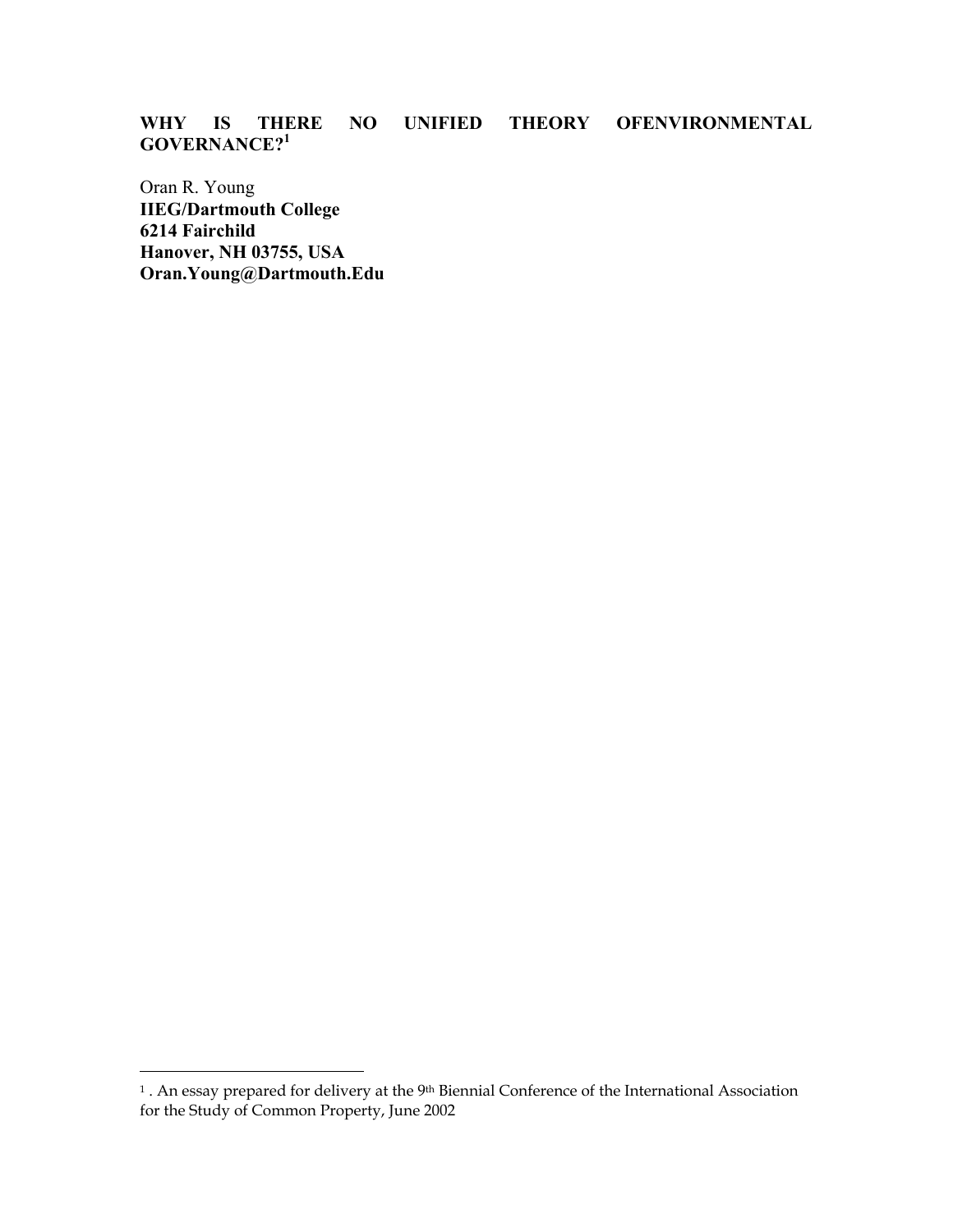#### Abstract

Those who work on the role of institutions as determinants of the course of human/environment relations have much in common. They employ compatible perspectives on the nature of institutions, subscribe to the main tenets of the "new institutionalism" in the social sciences, and seek to understand the roles that institutions play both in causing and confronting environmental problems. Yet this common agenda has not led to the emergence of a vibrant and mutually beneficial dialogue among those focusing on smallscale systems and approaching these issues from a bottom-up perspective and those examining macro-level systems and considering the issues from a top-down perspective. In this essay, I seek both to explain the reasons for this failure to engage in a lively dialogue and to offer some suggestions for overcoming this problem. I locate the causes of the problem in divergent research strategies, conceptual fixations, and conflicting methodological practices. Overcoming the resultant disconnect will not be easy. But I advocate a strategy featuring an emphasis on common questions and a commitment to common activities as a promising approach for those who believe that bridging the gap between bottom-up and top-down studies is both feasible and desirable.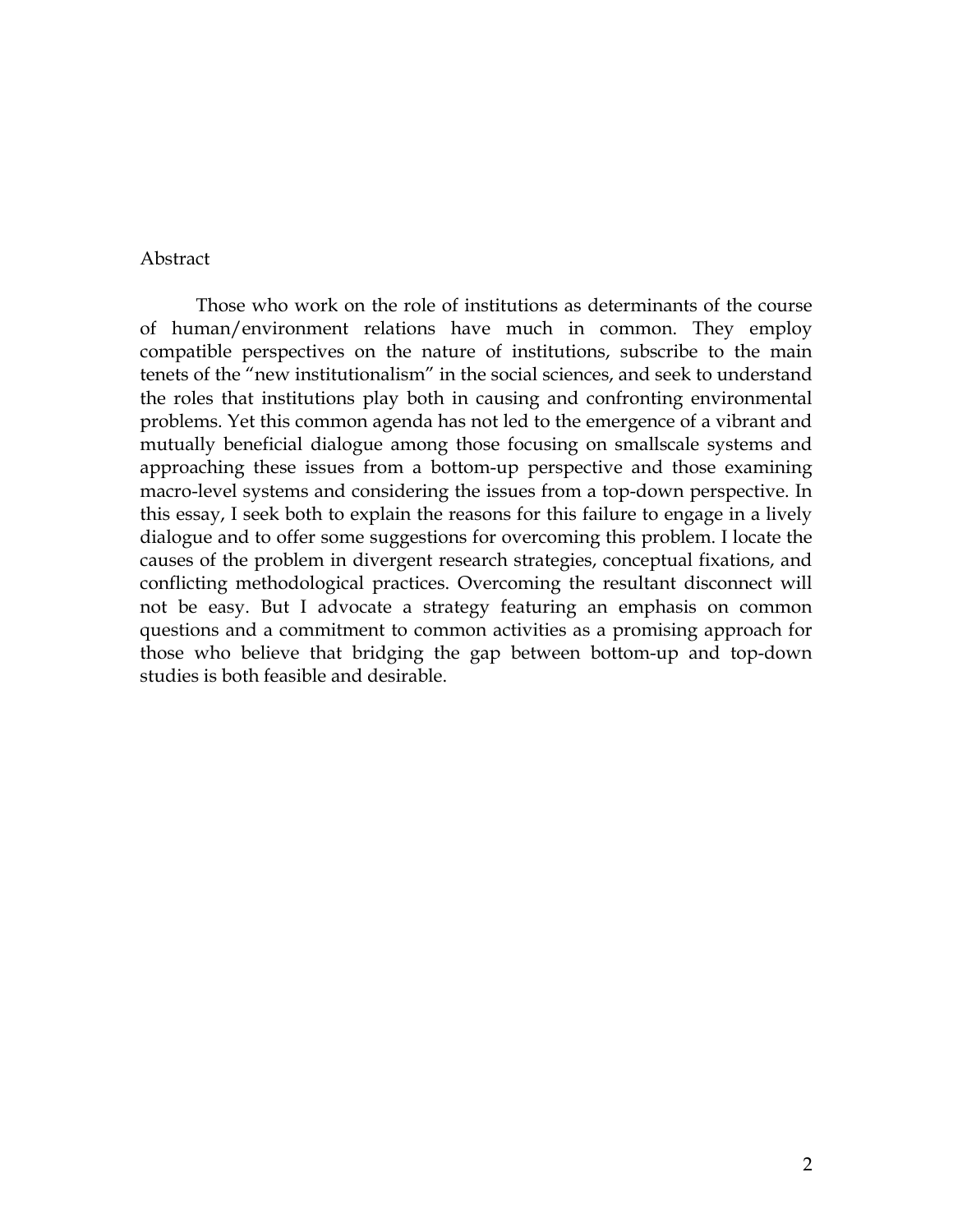As a participant in the US National Research Council's project focusing on institutions for managing the commons and endeavoring both to assess recent advances in knowledge in this field and to set a research agenda for future work, I found myself becoming puzzled, perplexed, and, in the end, frustrated (Ostrom 2002). The growth of scientific understanding regarding the roles that social institutions play as determinants of the course of human/environment relations in smallscale social systems is undoubtedly a major achievement. Yet the rapidly growing literature on smallscale systems is by no means the only significant recent development arising from the study of environmental governance. Equally impressive streams of research focus on environmental regimes at the national level and especially at the international level. Increasingly we are aware as well that there is substantial interplay among institutional arrangements operating at different levels of social organization. An obvious strategy under the circumstances would be to compare and contrast bottom-up perspectives and top-down perspectives in this realm in the interests of developing more powerful or general propositions about the institutional dimensions of human/environment relations and ultimately formulating a unified theory of environmental governance.

Yet even those who ought to be its natural advocates have made little effort to pursue this strategy. Why is this the case, and what can we do to stimulate greater interest in cross-scale comparisons on the part of researchers in the future? In this essay, I address these questions in three steps. In the first section, entitled "Our Common Agenda," I argue that the core concerns of those working on the institutional dimensions of human/environment relations are essentially the same regardless of the level of social organization that constitutes their primary focus. The next section seeks to identify the reasons why serious efforts to compare and contrast major findings across levels of social organization have been few and far between. It concentrates particularly on the sources of parochialism in the thinking of analysts working on smallscale, local systems and analysts concerned with international and especially global regimes. In the final section, I discuss steps that those who feel, as I do, that a unified theory of environmental governance is both desirable and feasible can take to overcome these sources of parochialism. My goal is to propose a research agenda that will encourage researchers to pool their findings in the interests of broadening and deepening our knowledge of the institutional dimensions of human/environment relations.

## Our Common Agenda

The common core of the concerns of those who address these issues from the bottom up and from the top down is both easy to identify and substantial. We are all concerned with the roles that institutions play both in causing and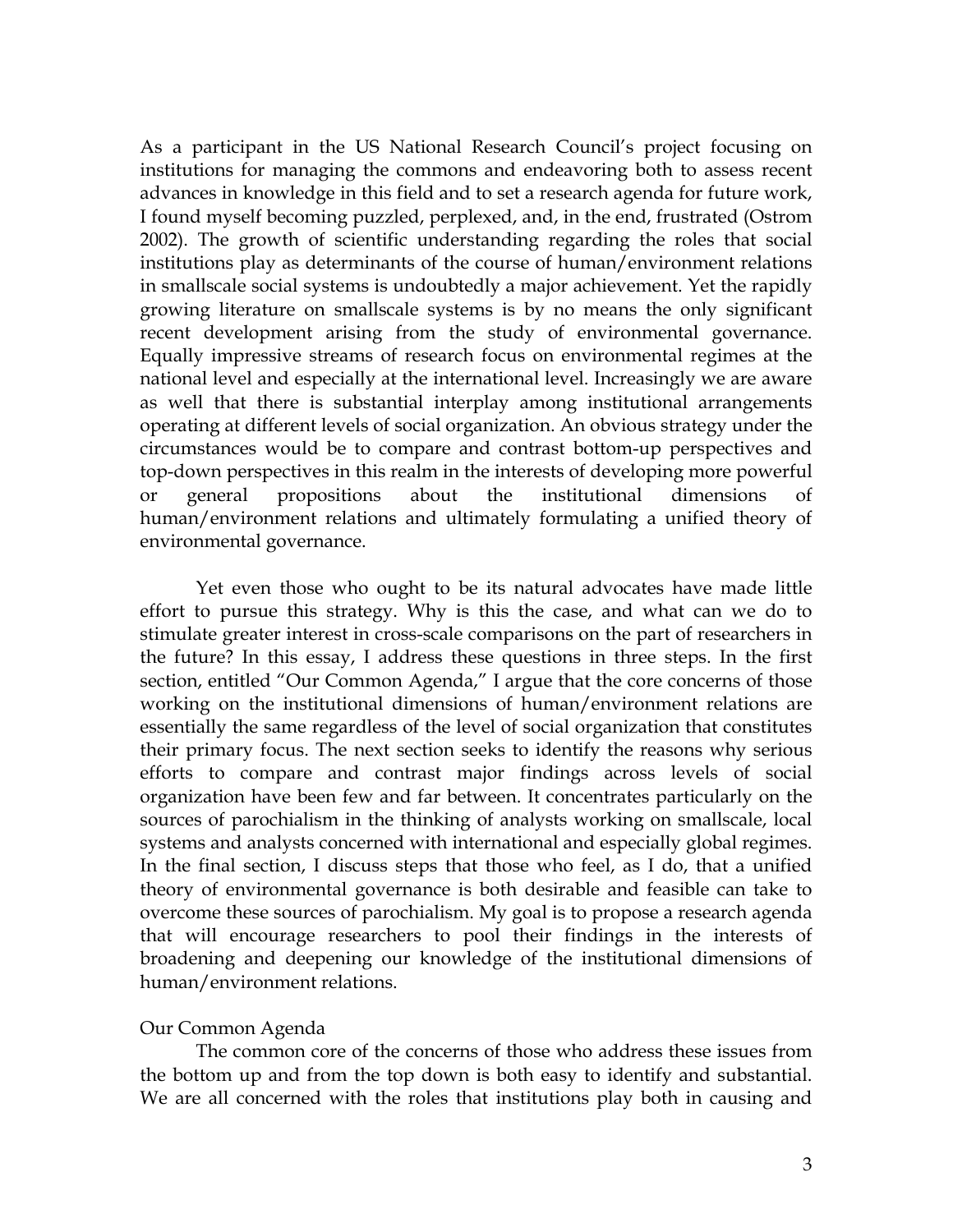confronting environmental changes (Young 1999a). We all want to formulate, test, and refine propositions about the ways in which institutions shape the content of collective outcomes in the realm of human/environment relations. Most of us are motivated not only by an interest in adding to the stock of scientific knowledge about such matters but also by a desire to contribute to our capacity to design institutional arrangements that can play a role in improving the sustainability of human/environment relations. The fact that we find ourselves today concerned increasingly with human-dominated ecosystems simply reinforces the importance we attach to expanding the stock of usable knowledge in this field (Vitousek et al. 1997).

The good news in this context is that most of us share a broadly compatible understanding of the nature of institutions. For the most part, we share the basic precepts of the new institutionalism in the social sciences (Rutherford 1994; Scott 1995). In my own writing, I generally define institutions as set of rules, decisionmaking procedures, and programs that define social practices, assign roles to participants in these practices, and guide interactions among occupants of those roles (Young 1994a; Young 1999b). This formulation draws a clear distinction between institutions and organizations treated as material entities with offices, personnel, equipment, budgets, and so forth. At the same time, it leaves open the prospect that institutions can vary greatly in terms of formalization and that some institutions may be largely or even wholly informal in nature. The important distinction introduced by Elinor Ostrom between rules in use and rules on paper is highly relevant in this context (Ostrom 1990). There are, of course, numerous other specific definitions of institutions; many of them point to other features or attributes of institutional arrangements that are relevant to the study of human/environment relations. By and large, however, it is fair to say that, those of us who work in this field are not burdened by pressures to devote any sizable fraction of our time and energy to efforts to resolve definitional disagreements.

A prominent category of institutions that loom large in our thinking about human/environment relations encompasses systems of property rights (Manne 1975). But a consideration of systems of property rights also leads directly to the propositions that institutions can and often do become complex structures and that seemingly small differences between or among specific institutional arrangements can have profound consequences in terms of their impacts on the course of human/environment relations. It is easy enough and useful as a point of departure to draw gross distinctions among systems featuring private, public, and common property. But it quickly becomes apparent that systems of property rights encompass bundles of specific arrangements including possessory rights, use rights, exclusion rights, and disposition rights and that there are many different ways to combine these rights into bundles devised to deal with specific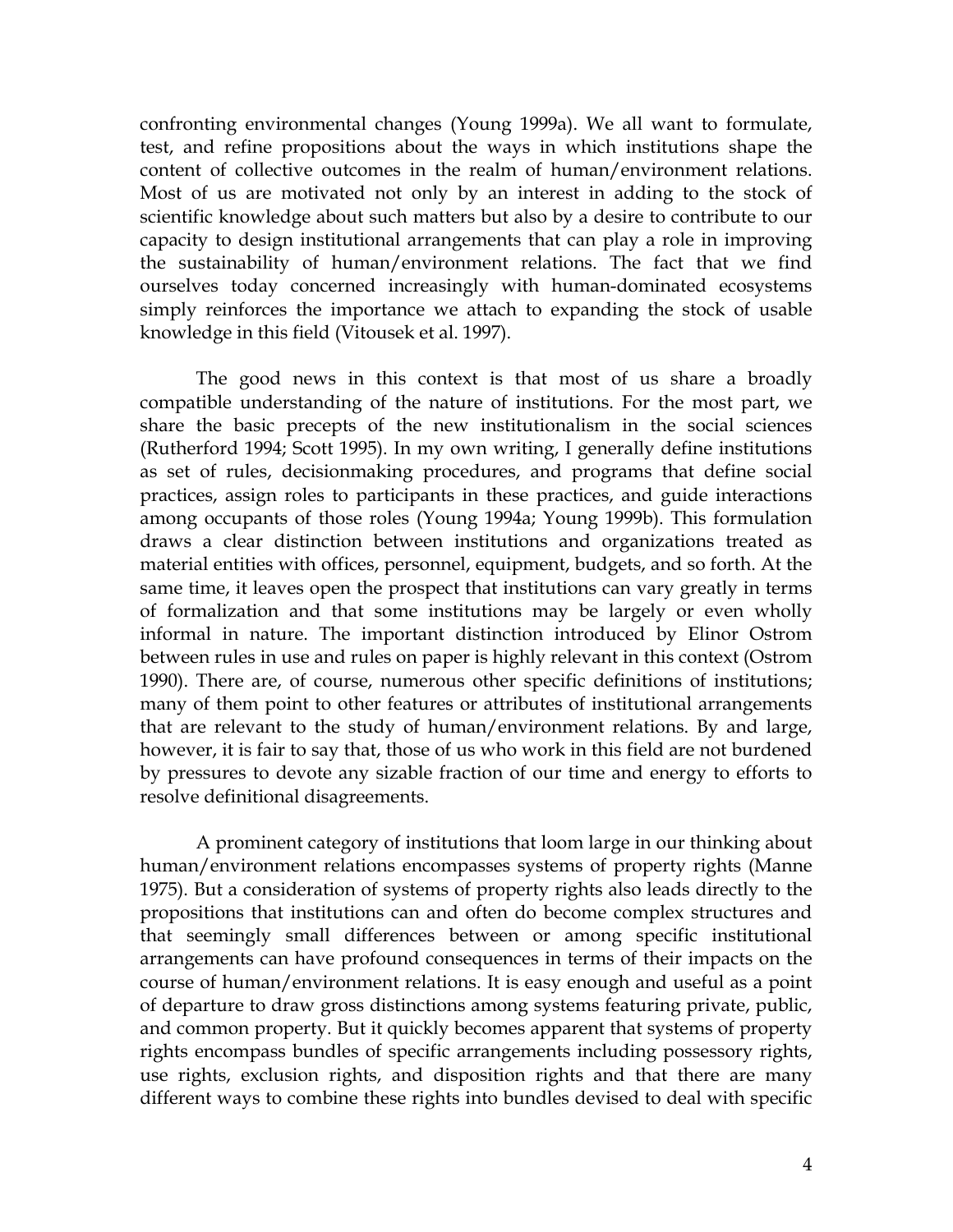biophysical and socioeconomic circumstances (Hanna et al. 1996). What is more, each of these components of structures of property rights can be subjected to a wide range of restrictions. Use rights can include important restrictions on times and methods of use, for instance, and disposition rights can restrict the liberty of holders to transfer property to others via sale, gift, or inheritance. Small wonder, then, that those who appear to be on the same side as advocates of common property or private property can disagree dramatically among themselves regarding what is required to promote or maintain sustainability in human/environment relations.

That said, most of us who work on matters of environmental governance share an interest in understanding the roles that institutions play both in causing problems and in confronting or solving problems associated with human/environment relations. Many analyses of the sources of environmental problems point to institutional failures or mismatches as major causal factors underlying these problems. The sorts of situations captured in the metaphor of the "tragedy of the commons," for example, are regularly attributed to the operation of open-to-access common property arrangements that allow all the members of a group to exploit living resources in the absence of any agreedupon rules imposing restrictions on the behavior of users or, as Elinor Ostrom calls them, appropriators (Ostrom 1990) needed to avoid severe depletion or degradation of the resources in question (Hardin 1968; Hardin and Baden 1977; Baden and Noonan 1998). Conversely, many analysts interpret major forms of pollution as social costs or externalities allowed under the provisions of systems of private property that do not impose restrictions on the actions of owners that cause harm to their neighbors or to the functioning of ecosystems whose importance extends well beyond the interests or concerns of the holder of the private property rights.

It is a short step from these assessments of institutional causes of environmental problems to the development of ideas about the roles that institutions can and sometimes do play in solving or at least ameliorating such problems. If open-to-access common property is the source of actions leading to the depletion or degradation of resources, a natural response is to think in terms of introducing systems featuring some form of limited entry. Similarly, if pollution is correctly understood as an externality of behavior designed to achieve other goals, an obvious response is to consider introducing rules, regulations, or standards that require the relevant actors to internalize social costs or give them incentives to eliminate or minimize these costs. Of course, it is both possible and common for analysts to share the view that institutional arrangements are major determinants of the course of human/environment relations while disagreeing profoundly about how to (re)design institutions in order to solve or alleviate specific problems. While libertarians typically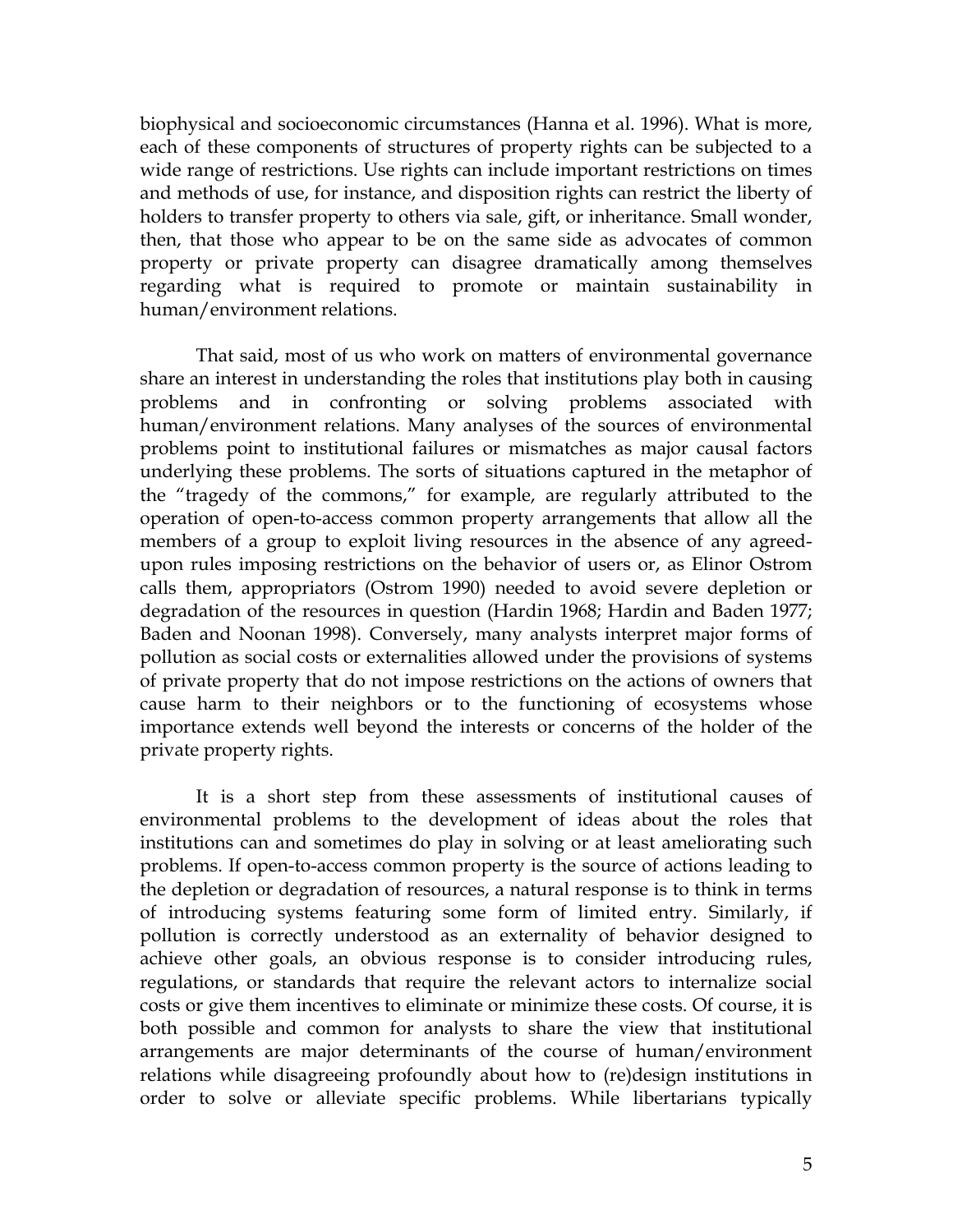prescribe some form of private property as a method of avoiding the tragedy of the commons, for instance, many of those who work on smallscale systems are convinced from their reading of the evidence that various forms of restricted common property are effective mechanisms for avoiding environmental depletion or degradation under a variety of circumstances (Anderson and Leal 1991; McCay and Acheson 1987). Whereas some observers prescribe commandand-control regulations as the appropriate means to suppress or minimize environmental externalities, to take another example, others argue that incentive mechanisms featuring tradable permits or charges are likely to prove more effective - not to mention more efficient - in dealing with problems of this sort (Portney 1990).

Note, however, that all these analysts, including those who espouse diametrically opposing views regarding solutions to specific problems, are united in assuming that the operation of institutions accounts for a substantial proportion of the variance in human/environment relations. No one is foolish enough to argue that institutions make all the difference or, in other words, that institutions are the only important determinants of human/environment relations. It is easy to see that a variety of biophysical and socioeconomic drivers that operate independently of institutions are important factors in this realm. Yet there is consensus among those who are interested in environmental governance on the proposition that institutions are major drivers. What is more, institutions under most conditions are more malleable than other drivers. We cannot repeal the laws controlling biophysical systems; it is often beyond our capacity to control socioeconomic forces like trends in human population or the development and diffusion of new technologies. But institutions appear to be decision variables or, in other words, arrangements that we can (re)design in the interests of solving specific problems or pursuing specific goals (Ostrom 1990; Koremenos. Lipson, and Snidal 2001; Young 2002a). In fact, it is easy to overestimate our capacity to (re)design institutions in a purposive manner. Even so, there is no mystery in the importance of institutional design as a common denominator among students of environmental governance, regardless of the level of social organization on which they focus.

## **So What's the Problem?**

With so much in common, it seems odd that there is not a rich and vibrant dialogue among those working on issues of environmental governance at different levels of social organization. Given the absence of centralized political institutions in many smallscale, local societies and in international society, it seems especially hard to understand the low level of communication between those working on local arrangements dealing with human/environment relations and those seeking to understand the roles of international or global environmental regimes. Yet the fact remains that there is no dialogue to speak of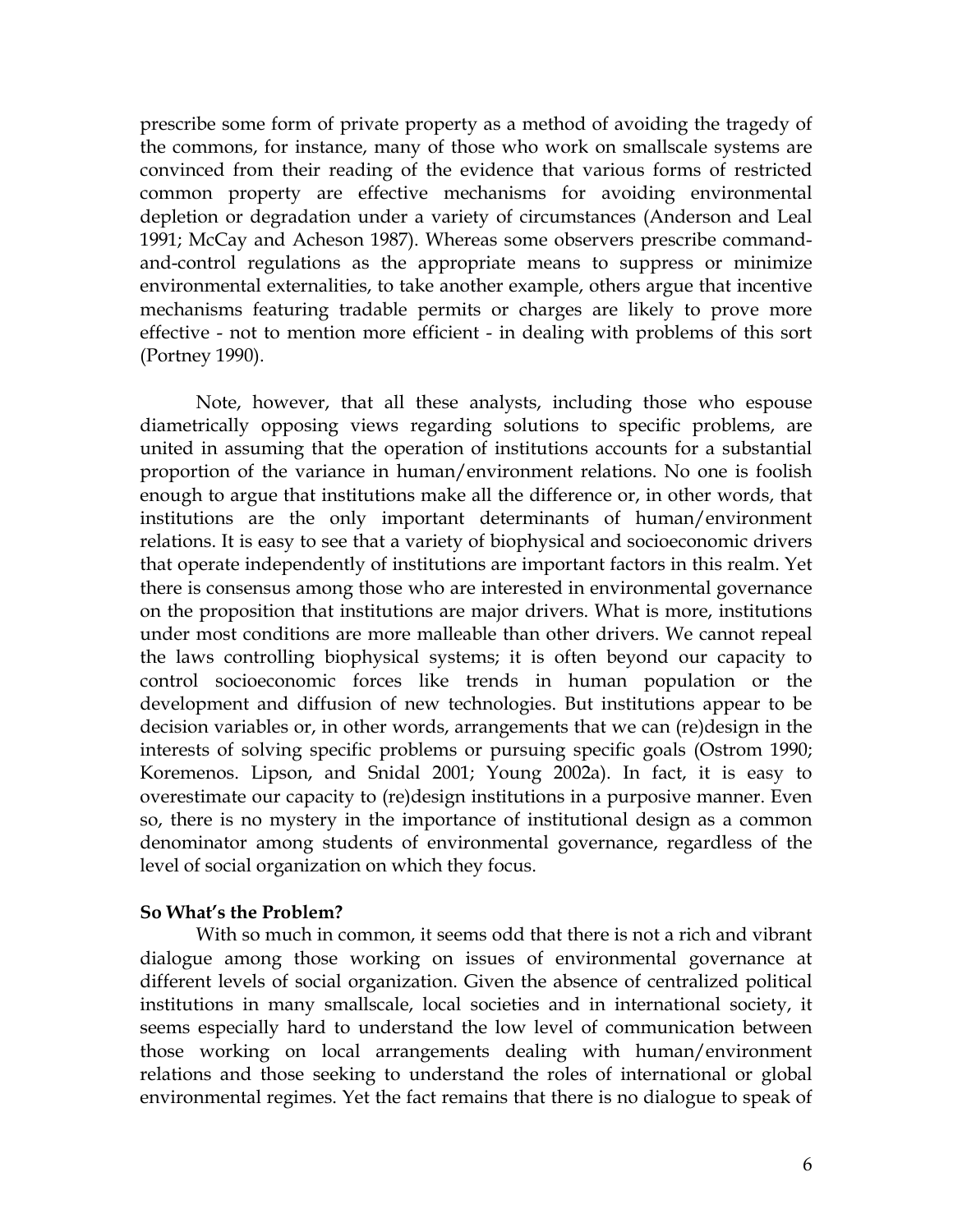between these research communities. Even when participants in one community seek to apply their findings to issues arising at the other level of social organization, they typically do so without serious attention to the work of participants in the other community (Ostrom et al. 1999).

Why is this the case? In this section, I argue that the low level of communication is a function of divergent choices regarding research strategies, conceptual fixations, and conflicting methodological practices. Those working on smallscale systems have focused almost obsessively on the problem of avoiding the tragedy of the commons; become enmeshed in conceptual confusions regarding common-pool resources; emphasized common property to the exclusion of other systems of property rights, and relied excessively on qualitative case studies. By contrast, those analyzing international or global environmental regimes have failed to define the core of their research program crisply and clearly; wasted time and energy in sectarian battles among different approaches to the subject (e.g. disagreements among neo-realists, neo-liberals, and cognitivists); made little effort to integrate the contributions of political scientists and economists, and encountered problems in devising appropriate methods for the pursuit of their research goals. In the following paragraphs, I unpack these summary assertions.

In some respects, the focus on avoiding the tragedy of the commons has been a source of strength for those working on smallscale systems. It provides a central thread tying together the work of a large number of individual analysts. And because it is comparatively easy to show that many - though by no means all - local and especially traditional societies have been quite successful in avoiding the depletion and degradation predicted by the model underlying the tragedy of the commons, research in this field has been able to produce results that are widely seen as important (Ostrom 2002). But this success has come at a price. In many cases, it is a stretch to characterize conditions on the ground as the same as those implicit in the tragedy of the commons model. Many real-world situations are better treated as cases of shared natural resources in which living resources straddle or cross back and forth between areas controlled by different individuals or as cases of environmental externalities in which the actions of individual users in their own areas impact the welfare of their neighbors in significant ways. The result is an effort to force a range of situations that differ from one another in important ways into a single conceptual box. Predictably, this leads to a growing uneasiness among those seeking to evaluate the results. If the universe of cases expands to encompass a range of substantially different situations, simple conclusions about avoiding the malign consequences of the tragedy of the commons become harder and harder to interpret in an unambiguous fashion.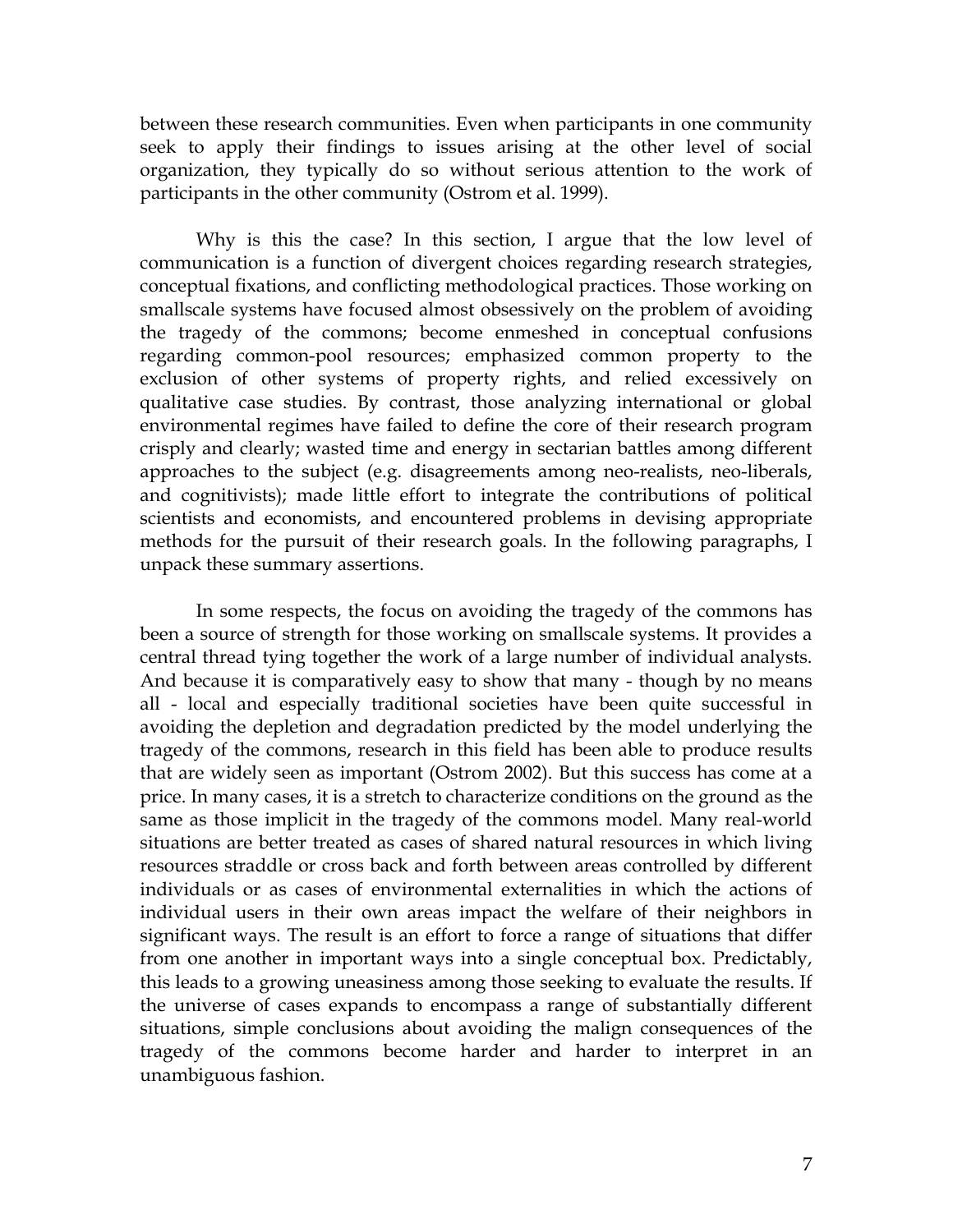What makes this problem particularly troublesome is that the literature on smallscale systems rests on confusing practices regarding the concepts of common-pool resources and common-property institutions. Common-pool resources or CPRs are generally defined as resources characterized both by subtractability or rivalness (i.e. use by one member of a group diminishes the availability of the resource or its value to others) and by non-excludability (i.e. there is no way to supply the resource to one member of a group without making it accessible to others) (Ostrom 1990). This is an intuitively appealing notion. But a little thought will suffice to make it clear that these defining features, and especially the characteristic of non-excludability, are socially constructed. The extent to which most resources commonly regarded as CPRs – fish stocks and freshwater at the local level or the planet's life support systems at the global level – exhibit the characteristic of non-excludability is a matter of the institutional arrangements created to manage human activities affecting them. Systems of rights designed to function as exclusion mechanisms have long been familiar regarding human uses of freshwater (Anderson 1983). In recent years, a great deal of creative energy has gone into the development of limited-entry systems intended to serve as exclusion mechanisms in marine fisheries (National Research Council 1999). The idea of creating tradable permits for emissions of carbon dioxide and other greenhouse gases is driven by the desirability of introducing exclusion mechanisms applying to uses of the Earth's atmosphere as a repository for industrial wastes or residuals (Oberthür and Ott 1999)..

Nor can we take much comfort from the tendency of those who study smallscale systems to overextend the idea of common property in thinking about the institutional arrangements that have emerged to guide human/environment relations at the local level. Given the propensity of Garrett Hardin and his followers to proclaim that the introduction of public or especially private property arrangements is necessary to overcome the tragedy of the commons (Hardin 1968), it is understandable that analysts of smallscale systems have made much of the fact that many local groups have succeeded in achieving sustainable relations with the environment without resorting to arrangements that are easily recognizable as either public property or private property. But this understandable tendency has had confusing consequences and for two distinct reasons. Yhere are a number of routes that can be followed in efforts to avoid or overcome the tragedy of the commons. So the interesting question becomes: what are the relative merits in terms of criteria like sustainability, efficiency, and equity of alternative mechanisms for limiting the sorts of depletion and degradation associated with open-to-entry access to various natural resources? Beyond this, real-world institutions often take on features that cannot be captured easily with simple distinctions among private, public, and common property. Successful arrangements can and ordinarily do feature the evolution of significant restrictions on the actions of holders of property rights, and they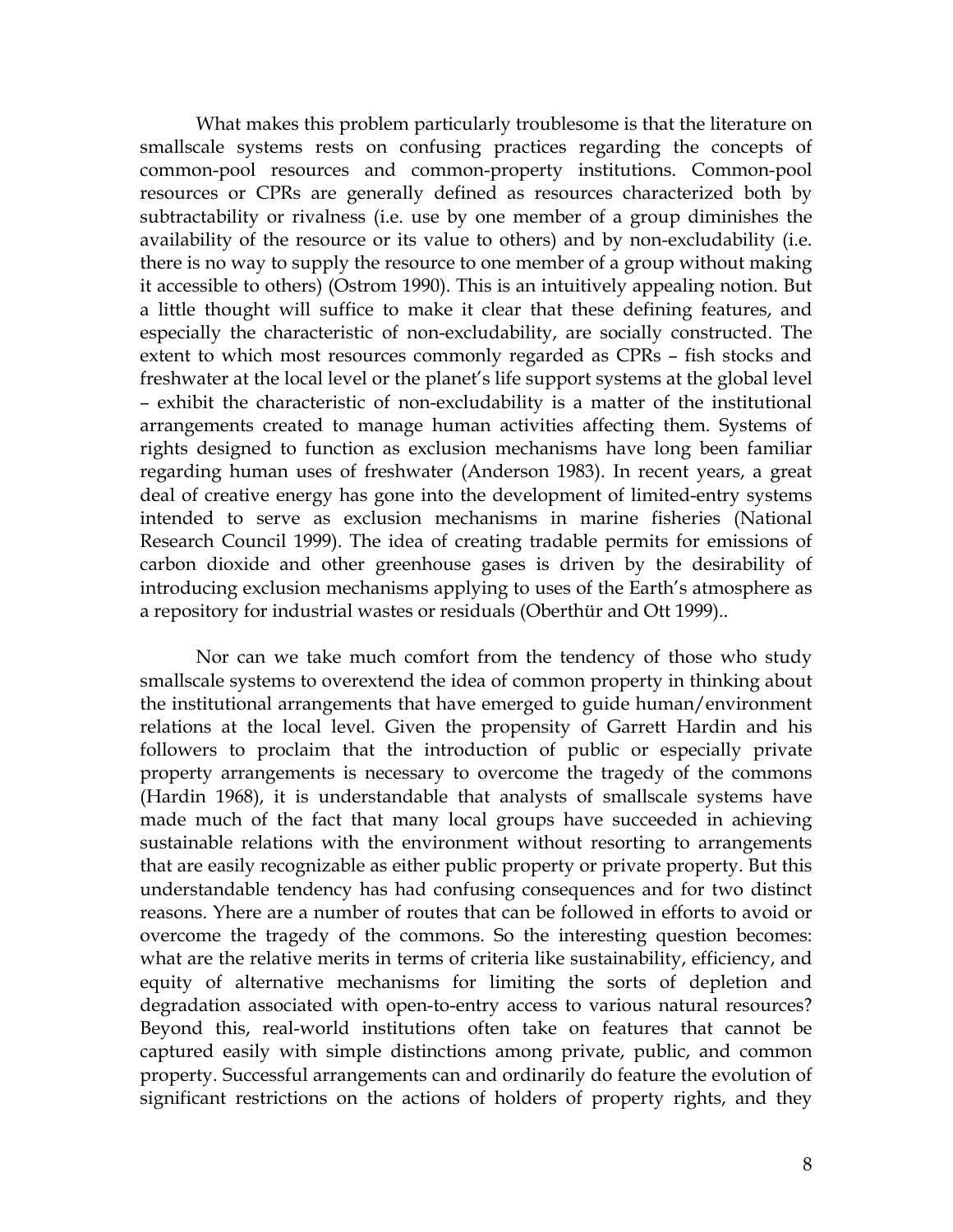regularly give rise to complex bundles of property rights that incorporate features of two or even all three of the main categories of systems of property rights. Under the circumstances, insistence on perspectives in which local systems are examined through the conceptual lens of common property can easily become a hindrance to understanding. What is needed is a wider vision in which the focus is on the role of various types of institutions as determinants of the course of human/environment relations.

These difficulties are compounded by the fact that those studying arrangements governing human/environment relations in smallscale settings have exhibited an overwhelming preference for the use of case study methods. The resultant research has yielded a rich collection of in-depth descriptions of discrete institutional arrangements. But these results are not conducive to the formulation and testing of generalizations showing how various combinations of institutional features are associated with well-defined outcomes described in terms of criteria like sustainability, efficiency, and equity. Some participants in this stream of work – Elinor Ostrom is the most prominent example – have sought to extract design principles relating to long-enduring institutional arrangements by seeking to identify conditions necessary for longevity or sustainability from the many case studies compiled by students of smallscale systems (Ostrom 1990). But these efforts have yet to produce a collection of welltested generalizations spelling out specific relationships between clearly defined dependent variables and systems or combinations of property rights that fall naturally into categories like private, public, and common property. If anything, the conclusions suggest that it makes more sense to cast this exercise more broadly as an effort to understand the role of institutions in human/environment relations in contrast to a study of the capacity of common property systems to prevent serious depletion or degradation of natural resources.

Lest anyone conclude that I am picking unfairly on the work of those who focus on smallscale systems, let me turn to a parallel set of observations about the work of analysts concerned with international or global environmental regimes. Studies of international regimes lack the focus given to studies of smallscale systems by their concentration on the puzzle of explaining why the tragedy of the commons often fails to materialize in situations that seem, at least on the surface, to feature the conditions that Hardin and others identify as giving rise to the tragedy. As many analysts have pointed out, it is a straightforward matter to model the tragedy of the commons as an example of the collectiveaction problem known as the prisoner's dilemma (Ostrom 1990). Collectiveaction perspectives are also common among those who work on international regimes (Oye 1986). But there is no presumption that all collective-action problems at the international level can be modeled as instances of the prisoner's dilemma. Analytically, this can be interpreted to mean that the central concerns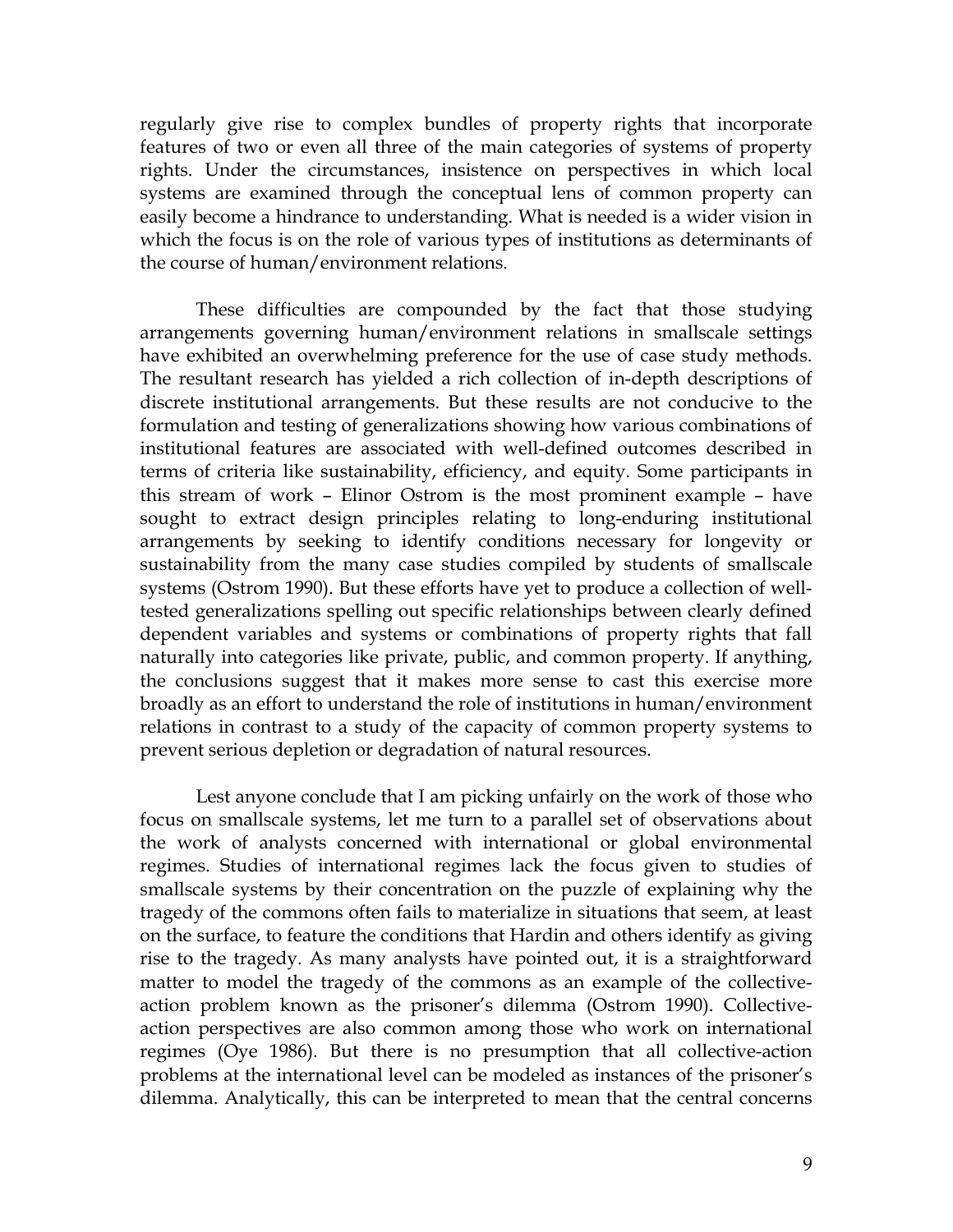of those examining smallscale systems constitute a subset of the range of problems considered in studies of international regimes. Yet this does nothing to alter the fact that there is a certain diffuseness about regime analysis at the international level that contrasts sharply with the crispness characterizing the central thrust of studies of institutional arrangements guiding human/environment relations in smallscale settings.

This problem is exacerbated by the fact there are lingering debates among students of international regimes about definitional matters that lead to complications when it comes to determining the boundaries of the universe of cases in this realm (Hasenclever, Mayer, and Rittberger 1997). There are analysts who argue that a global forestry regime exists despite the absence of explicit or formal agreements in this realm, for instance, and others who argue that there is no global climate regime despite the fact that the UN Framework Convention on Climate Change is now a decade old. Slowly but surely, leaders in this field of study are devising procedures to overcome this difficulty. But it is hard to deny that the prominence of definitional battles in this realm has diverted attention from more substantive matters and given rise to an understandable perception that the field is preoccupied with debates about the location of the starting line in contrast to theoretically interesting debates about the roles that institutional arrangements play in guiding human/environment relations at the international level.

Further complications stem from the fact that studies of international regimes are afflicted by sectarian battles among proponents of divergent interpretive frameworks or paradigms and fragmented by methodological differences that few participants have tried to bridge. As to paradigmatic matters, the field includes neo-realists who point to the role of power and, in the extreme, dismiss institutions as epiphenoma (Strange 1983; Mearsheimer 1994/1995); neo-liberals who emphasize the significance of interests and see institutions as products of processes of bargaining or negotiation, and cognitivists who espouse the perspectives of social constructivism and focus on the role of ideas and discourses as the substrate on which institutions rest (Hasenclever, Mayer, and Rittberger 1997). Epistemological and, in some cases, ontological differences make it hard to find procedures that can succeed in joining the efforts of these groups of researchers into an integrated stream of work on the roles that institutions play in guiding the course of human/environment relations. Although many participants have sought to stake out middle grounds in the resultant battles, others find themselves disagreeing profoundly about such matters as the value of positivistic approaches to knowledge in contrast to hermeneutics or phenomenology as suitable approaches to the study of international regimes. All this contributes to the sense that the members of this community of researchers are more concerned with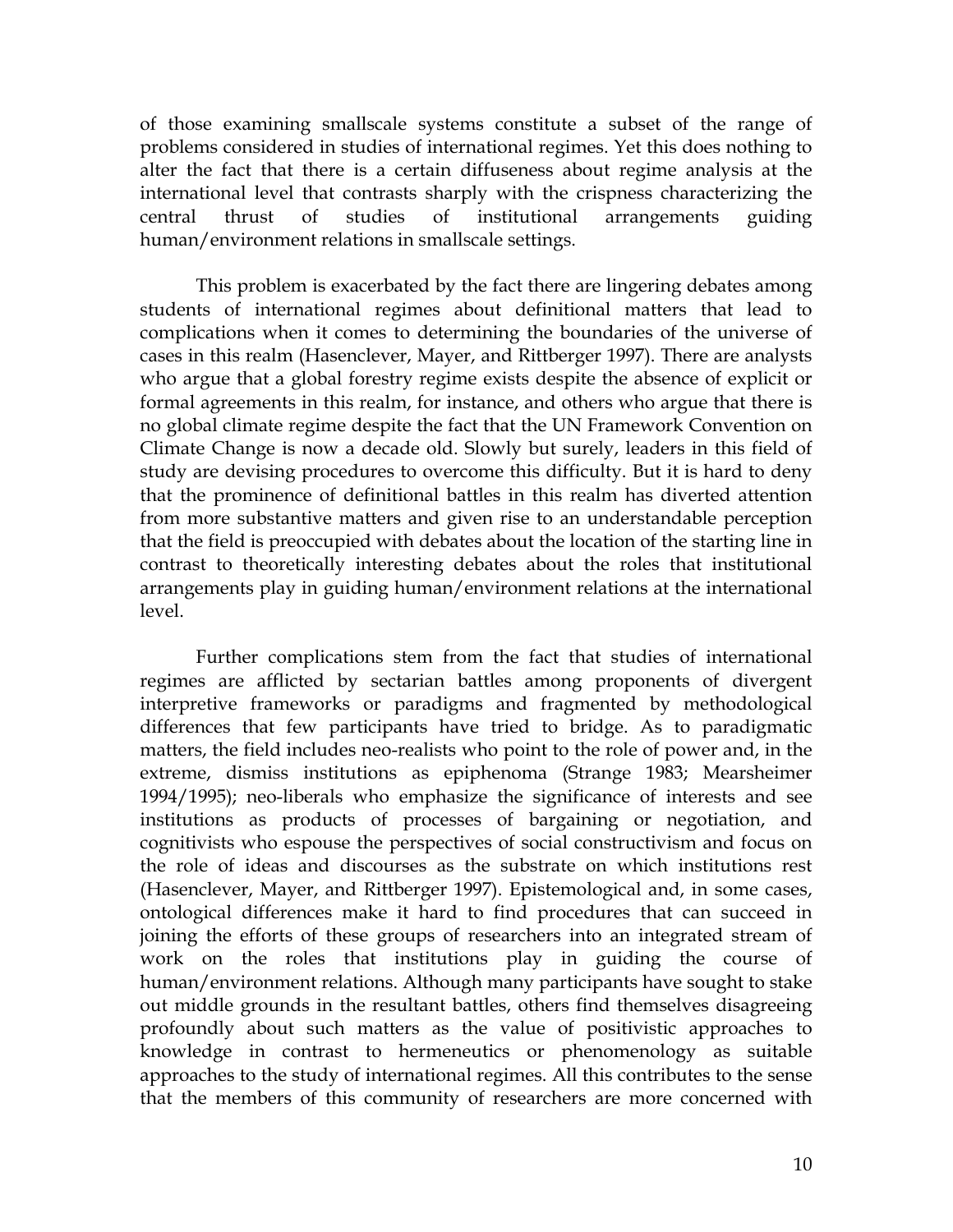conceptual and methodological matters than with advancing understanding of major substantive issues like identifying the conditions under which environmental regimes will produce outcomes that fulfill various criteria of sustainability, efficiency, or equity.

Under the circumstances, it will come as no surprise that studies of international environmental regimes divide into several subsidiary streams that are seldom compared and contrasted in any systematic manner. Broadly speaking, there are three major subsets: studies by social scientists seeking to formulate and test empirical generalizations about international institutions (Haas, Keohane, and Levy 1993; Young 1999c; Miles et al. 2001), studies by economists endeavoring to extract conclusions relevant to international institutions from formal models (Sandler 1997; Barrett 2002), and studies by lawyers addressing the rapid growth of international environmental law (Chayes and Chayes 1995; Sands 1995: Sand 1999). In an ideal world, the existence of these streams could become a strength; pooling insights from the different streams could help to subject creative ideas to constructive criticism and to trigger innovative thinking needed to generate new ideas. But, for the most part, this is not the course that this field of study has taken. Rather, those contributing to one or another of the three streams typically talk to one another, publish in different journals, and make little effort to show how their findings relate to the findings of those associated with the other streams.<sup>[2](#page-10-0)</sup>

My purpose in setting forth these observations is not to complain about the practices of those who think about environmental governance at one level of social organization or another. Rather, I have sought to explain the following paradox: why is it that analysts who share so much in terms of their basic perspective on the role of institutions as determinants of the course of human/environment relations nevertheless find it so difficult to engage in a mutually beneficial dialogue, much less to work toward the development of a unified theory of environmental governance. The explanation I have offered is a relatively simple one. Those who study the role of institutions in smallscale societies and in international society are divided by the research strategies they have developed, blinded by a number of conceptual and paradigmatic fixations, and separated by their commitments to divergent methodologies. Overcoming these differences in the interests of initiating a productive dialogue that could set us collectively on the road toward the creation of a unified theory of environmental governance will not be easy.

What Is To Be Done?

 $\overline{a}$ 

<span id="page-10-0"></span><sup>2 .</sup> For an exception that seeks to compare and contrast the works of international regime theory and economic theories of international cooperation, see Neumayer 2001.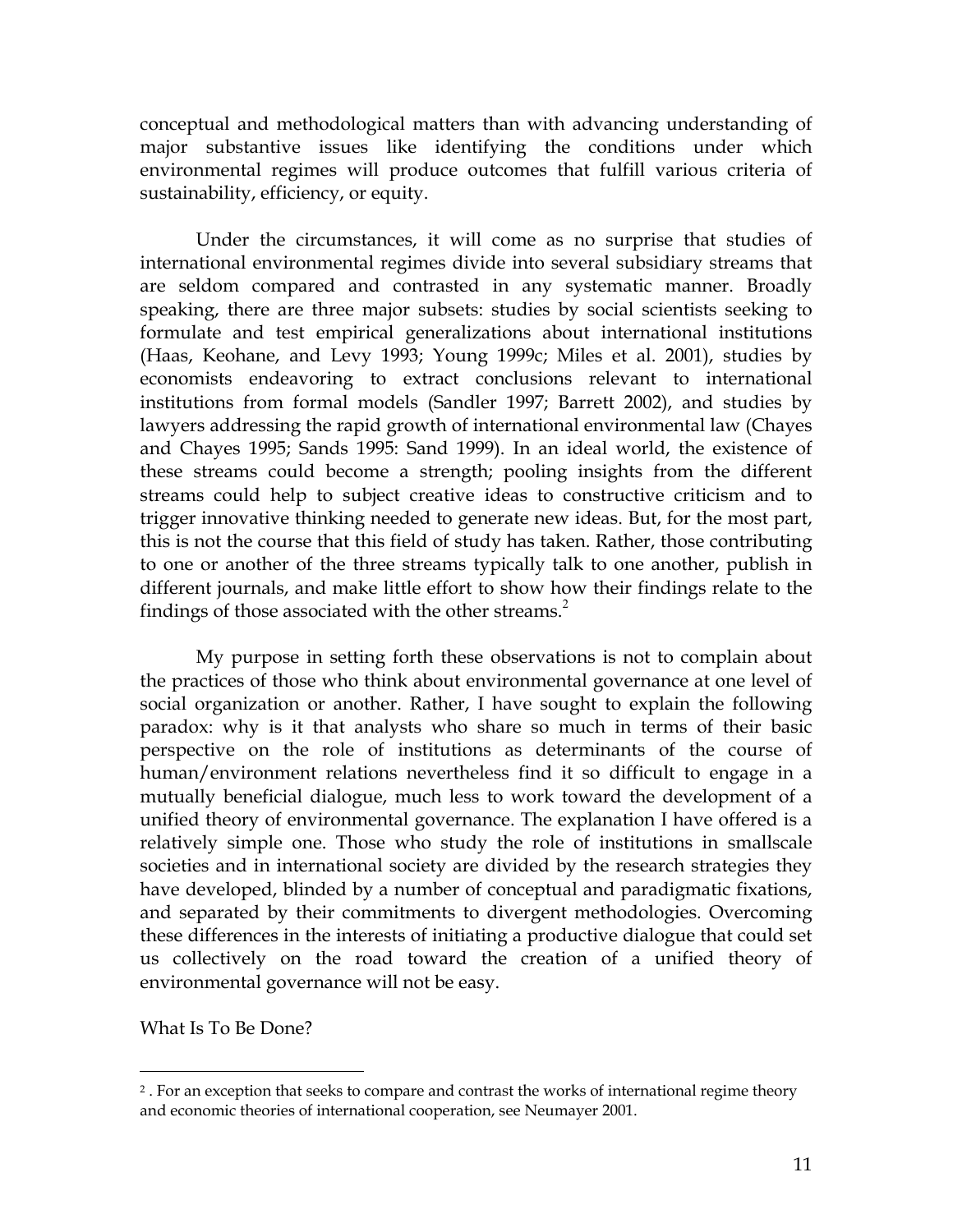One response to the story I have unfolded in the preceding section is to conclude that the obstacles to launching a productive dialogue between those who approach environmental governance from the bottom up and those who examine the same subject from the top down are simply too great to overcome. It is certainly possible that we may find ourselves forced to accept this conclusion at the end of the day. But I believe it would be undesirable to accept this outcome before making a concerted effort to explore methods for overcoming the obstacles. The issues are too important and the potential gains from a constructive dialogue among the groups of researchers in question are too great to give up on this prospect without a struggle.

What, then, can we do to foster a richer and more effective dialogue between those who think about "governing the commons" in smallscale settings and those who think about international and even global environmental regimes in international society?<sup>3</sup> [I](#page-11-0)n my judgment, two distinct but reinforcing strategies are likely to prove useful in this context. We can focus on questions that can only be answered by pooling the insights drawn from bottom up and top down analyses or that constitute major puzzles in the work of both groups of analysts. In addition, we can organize common activities that bring leading representatives of the two groups together in settings that are conducive to the development of a productive and mutually beneficial dialogue.

**Common questions.** An obvious point of departure in this realm is to direct attention to what is becoming known as the problem of scale in human/environment relations. Although the problem of scale is a prominent concern throughout the natural sciences, social scientists are just beginning to recognize the relevance of this concern in the study of human systems. In the present context, the central question concerns the extent to which we can scale up findings derived from the study of smallscale or micro-level systems to apply to macro-level systems and, conversely, scale down findings resulting from the study of international institutions to apply to smallscale systems (Young 1994b). There are some obvious differences between micro-level and macro-level systems that should instill in us a healthy sense of skepticism about facile generalizations in this realm. Whereas community - and culture more generally looms large in many accounts of resource management at the local level, there is little evidence that community in any ordinary sense of the term is a major factor in the creation and operation of international environmental regimes (Agrawal and Gibson 2001). For their part, international environmental regimes typically involve a two-step process in which states serve as the formal members and assume responsibility for eliciting compliance on the part of individuals, corporations, and nongovernmental organizations operating within their

 $\overline{a}$ 

<span id="page-11-0"></span><sup>3 . &</sup>quot;Governing the Commons" is the title of Ostrom 1990.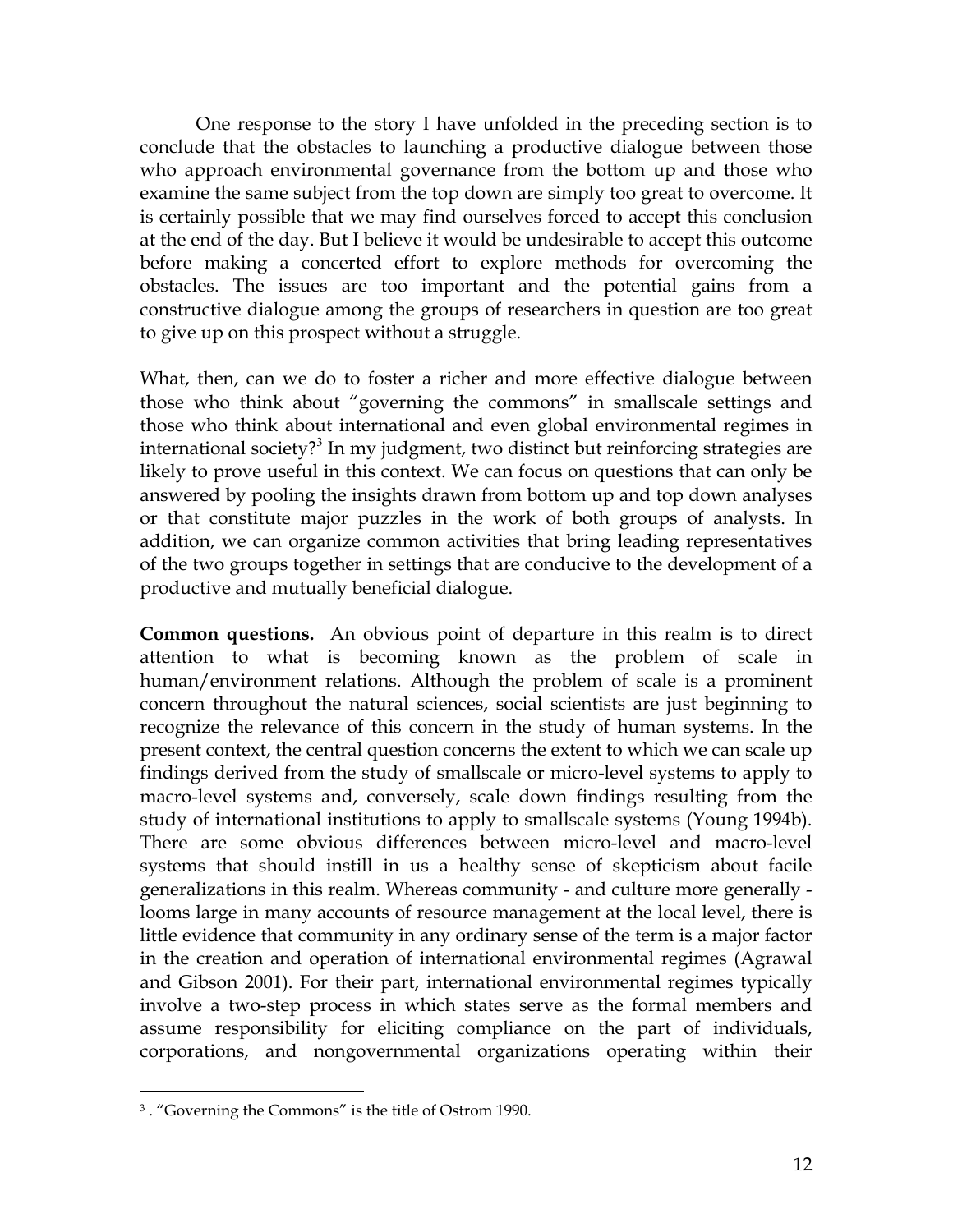jurisdiction, a process that has no clearcut counterpart in smallscale systems. Significant as they are, these differences should not be taken to mean that the prospects for scaling up/down in this context are poor. What is needed is a cooperative effort on the part of members of the two groups of researchers to engage in a systematic effort to compare and contrast their findings regarding the roles that institutions play in guiding the course of human/environment relations.

Another area in which dialogue may generate important insights involves what has become known as institutional interplay. Given the complexity of most institutional arrangements, it is perhaps understandable that analysts looking at both micro-level and macro-level arrangements have exhibited a pronounced tendency to examine specific institutions as though they were self-contained or stand-along arrangements. Yet it has become apparent that distinct institutions interact with other arrangements not only horizontally or at the same level of social organization but also vertically or across levels of social organization. In the context of this discussion, the growing realization of the importance of vertical interplay is the relevant point of departure (Berkes 2002; Young 2002b). As the impacts of globalization spread, the performance of local institutions is affected by institutional arrangements operating at the national level and increasingly at the international level. There is no way to understand local occurrences affecting biological diversity in the Amazon Basin, for instance, without understanding international and even global forces affecting rates of deforestation in the region. Similar remarks are in order regarding the effects of local practices on the performance of international environmental regimes. Thus, it is hard to understand trends in emissions of carbon dioxide without taking into account local forces that influence patterns of land use and developments relating to the burning of fossil fuels.

A somewhat different but equally interesting focus for dialogue centers on the relative merits of what are often called collective-action models and socialpractice models as approaches to understanding the role of institutions as determinants of the course of human/environment relations (Young 2001). The central issue here concerns the nature of the actors in such situations and the forces that guide their behavior. Thus, collective-action models assume that actors are rational utility maximizers, focus on the logic of consequences (March and Olsen 1998), and endeavor to explain the attractions of institutions to those who approach situations in terms of benefit/cost calculations. Social-practice models, by contrast, focus on the logic of appropriateness (March and Olsen 1998), assume that actors respond to feelings of legitimacy or propriety, and emphasize the links between knowledge and institutions. Although it has not been widely discussed, the literature on smallscale systems – produced by a mix of anthropologists, economists, and political scientists – has long featured a deep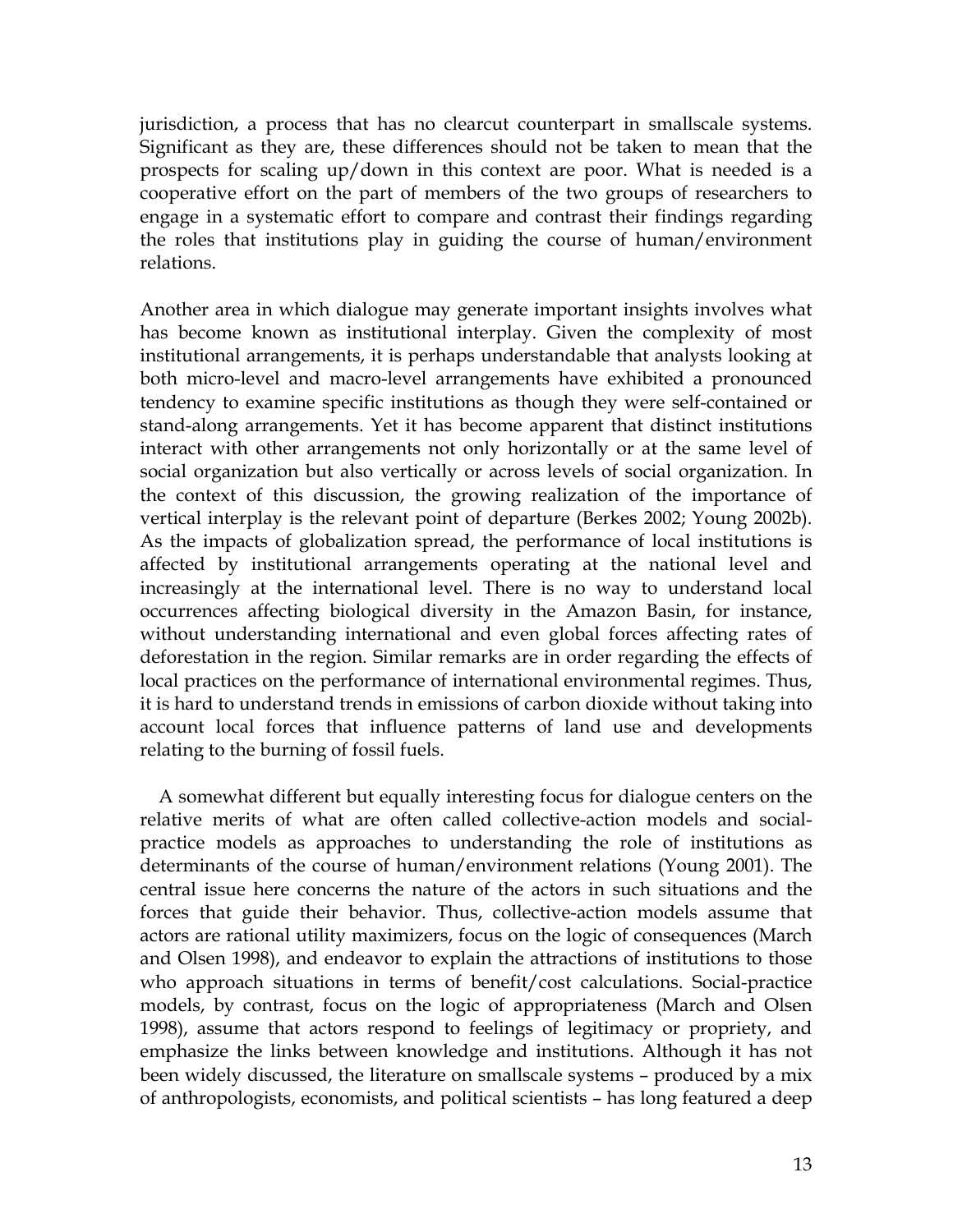division between those whose work is rooted in one or the other of these approaches. With the rise of social constructivism, research on international environmental regimes has come to feature a similar division between mainstream collective-action perspectives and increasingly influential socialpractice perspectives. The goal here is not to demonstrate which of the two types of models is likely to give rise to the most substantial additions to knowledge regarding the institutional dimensions of human/environment relations. Rather, the existence of the same basic analytic division in studies of both micro-level and macro-level systems creates an opportunity for constructive dialogue between those who work on smallscale systems and those who study international environmental regimes.

**Common activities.** To promote the sort of dialogue described in the preceding paragraphs and to ensure the widest possible dissemination of the results, it would help to organize some common activities that would bring together leading individuals approaching the institutional dimensions of human/environment relations from the bottom up and from the top down. The organization of one or more workshops could play a major role in this connection. The National Research Council, which organized the project I referred to at the beginning of this essay, could take the lead in this connection. Alternatively, a leading university-based research center, such as the Center for the Study of Institutions, Population, and Environmental Change (CIPEC) at Indiana University, could serve as the initiator and coordinator of such an endeavor. Yet another possibility is to make this endeavor a priority activity for the international project on the Institutional Dimensions of Global Environmental Change (IDGEC), a core project of the International Human Dimensions Programme on Global Environmental Change. IDGEC, which has identified both scale and institutional interplay as major analytic concerns and which has a worldwide network of individuals interested in this research agenda, could easily collaborate with organizations like the National Research Council or CIPEC in an activity of this kind.

Beyond this lies the option of interesting key scientific organizations in the prospect of developing a unified theory of environmental governance. Without doubt, the International Association for the Study of Common Property (IASCP) constitutes the principal arena for reporting and debating new work on the role of institutional arrangements in smallscale systems. Although the situation is less clearcut with regard to international environmental regimes, it is fair to say that the International Studies Association (ISA) provides the most important arena for the presentation and discussion of new work on institutional arrangements at the international level. Ideally, it would be desirable to persuade the IASCP and the ISA to co-sponsor efforts to compare notes across the divide between bottom up and top down approaches to the institutional dimensions of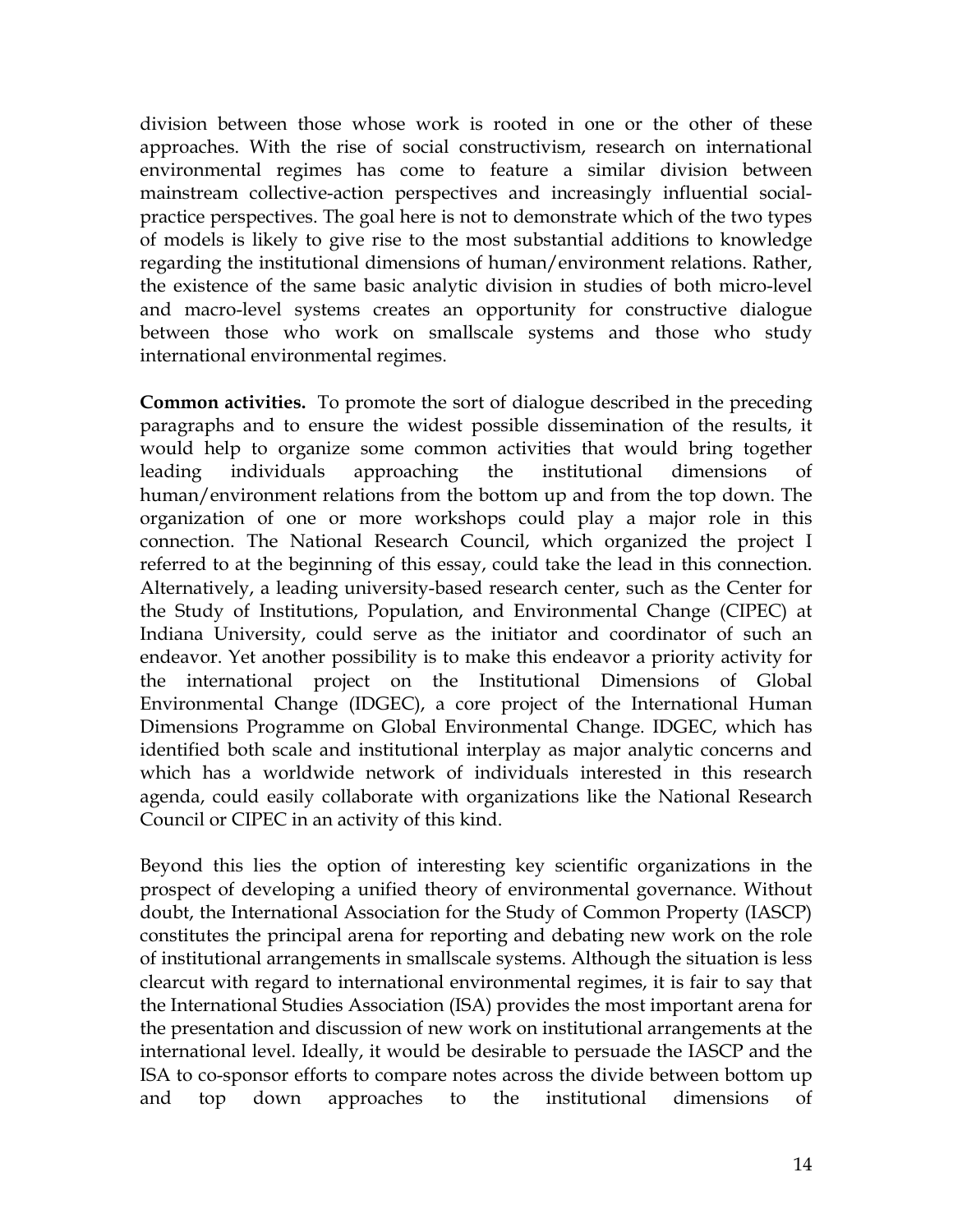human/environment relations. It is not immediately obvious how two organizations of this sort can collaborate to address such a problem. Encouraging individual members to participate in each other's meetings is comparatively easy and may make a difference. Finding a way for IASCP and ISA to act as joint sponsors of one or more workshops designed explicitly to foster communication between bottom up and top down approaches might prove more effective. But the central issue is clear. There is a need for the major scientific organizations in this field to join forces to encourage key players in the two research communities to move beyond tokenism to a fully-fledged effort to evaluate the relevance of each other's findings for their own work and to identify ways to make common cause in developing new studies of interest to those working at different spatial scales.

# Conclusion

Although analysts working on the institutional dimensions of human/environment relations have much in common with regard to the content of their research agendas, they have made little effort to compare notes concerning their findings. The result is that we have made little progress as a community toward the development of a unified theory of environmental governance. In this essay, I locate the causes of this situation in divergent research strategies, conceptual fixations, and conflicting methodological practices. These are not easy barriers to overcome. Yet there is no reason to throw up our hands and conclude that there is no way to bridge this gap. For starters, I recommend a conscious effort on the part of leading members of the two communities to formulate common questions and engage in common activities. There is no way to guarantee the success of such efforts. Yet I believe that the potential benefits arising from the development of a unified theory of environmental governance are sufficiently large to justify a strategy of taking calculated risks in this realm.

Literature Cited

Agrawal, Arun and Clark C. Gibson eds. 2001 *Communities and the Environment: Ethnicity, Gender, and the State in Community-Based Conservation.* New Brunswick, NJ: Rutgers University Press

Anderson, Terry L. ed. 1983

*Water Rights: Scarce Resource Allocation, Bureaucracy, and the Environment. San* Francisco: Pacific Institute for Public Policy Research.

Anderson, Terry L. and Donald L. Leal 1991 *Free Market Environmentalism.* San Francisco: Pacific Research Institute

Baden, John and Douglas S. Noonan eds. 1998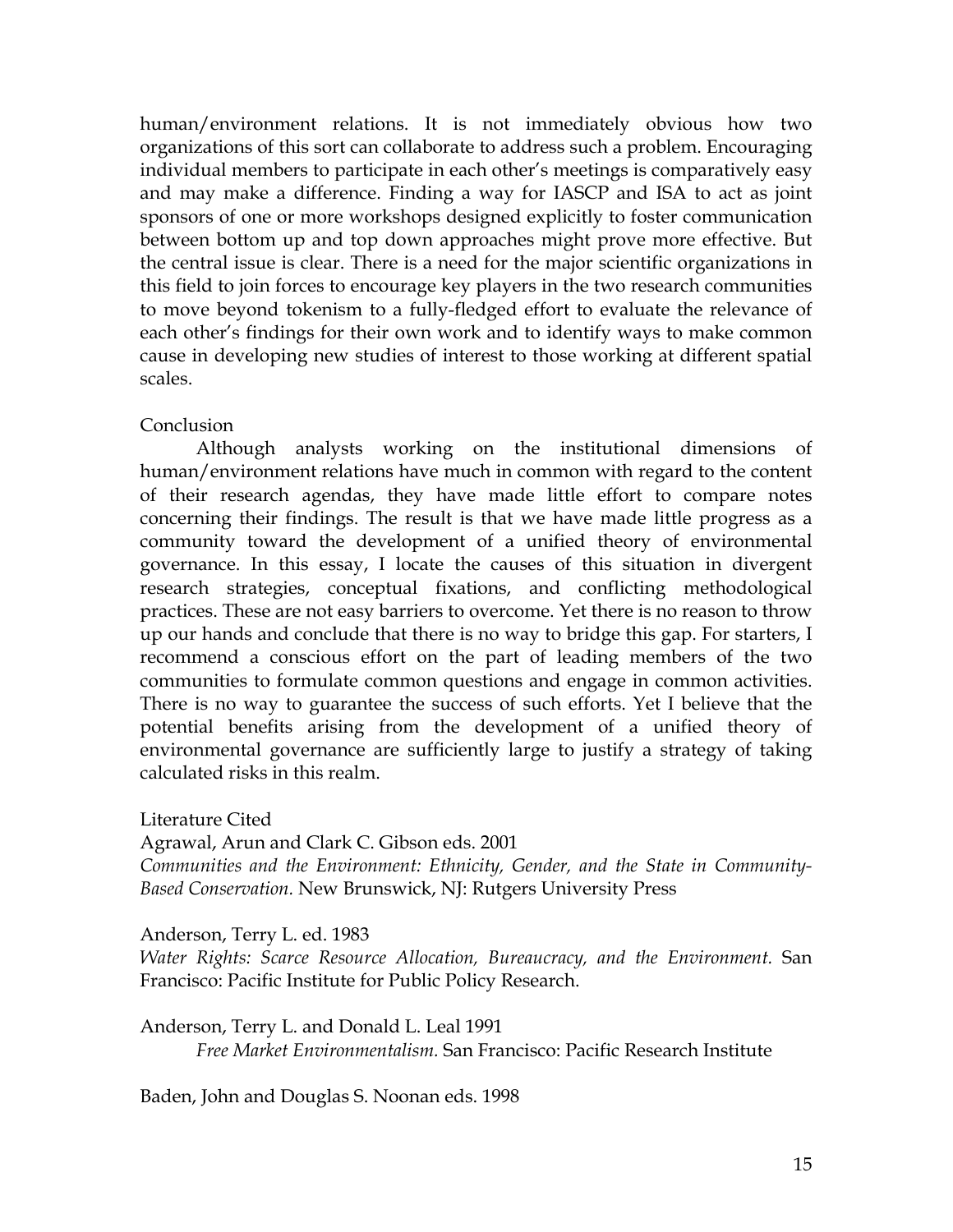*Managing the Commons.* Bloomington: Indiana University Press

Barrett, Scott 2002 *Environment and Statecraft: The Strategy of Environmental Treaty-Making.* Oxford: Oxford University Press

Berkes, Fikret 2002

"Cross-Scale Institutional Linkages: Perspectives from the Bottom Up," in Elinor Ostrom ed., *The Drama of the Commons: Institutions for Managing the Commons.*  Washington, D.C.: National Academy Press

Chayes, Abram and Antonia Handler Chayes 1995 *The New Sovereignty: Compliance with International Regulatory Agreements.*  Cambridge: Harvard university Press

Haas, Peter M. , Robert O. Keohane, and Marc A. Levy eds. 1993 *Institutions for the Earth: Sources of Effective International Environmental Protection.*  Cambridge: MIT Press

Hanna, Susan S., Carl Folke, and Karl-Göran Mäler eds. 1996 *Rights to Nature: Ecological, Economic, Cultural, and Political Principles of Institutions for the Environment.* Washington, D.C.: Island Press

Hardin, Garrett 1968 "The Tragedy of the Commons," *Science,* 162: 1343-1348

Hardin, Garrett and John Baden eds. 1977 *Managing the Commons.* San Francisco: W.H. Freeman

Hasenclever, Andreas, Peter Mayer, and Volker Rittberger 1997 *Theories of International Regimes.* Cambridge: Cambridge University Press

Koremenos. Barbara, Charles Lipson, and Duncan Snidal 2001 "The Rational Design of International Institutions," *International Organization,* 55: 761-799

Manne, Henry G. ed. 1975 *The Economics of Legal Relationships: Readings in the Theory of Property Rights. St.* Paul: West Publishing Company

March, James G. and Johan P. Olsen 1998 "The Institutional Dynamics of International Political Orders," *International Organization,* 52: 943-969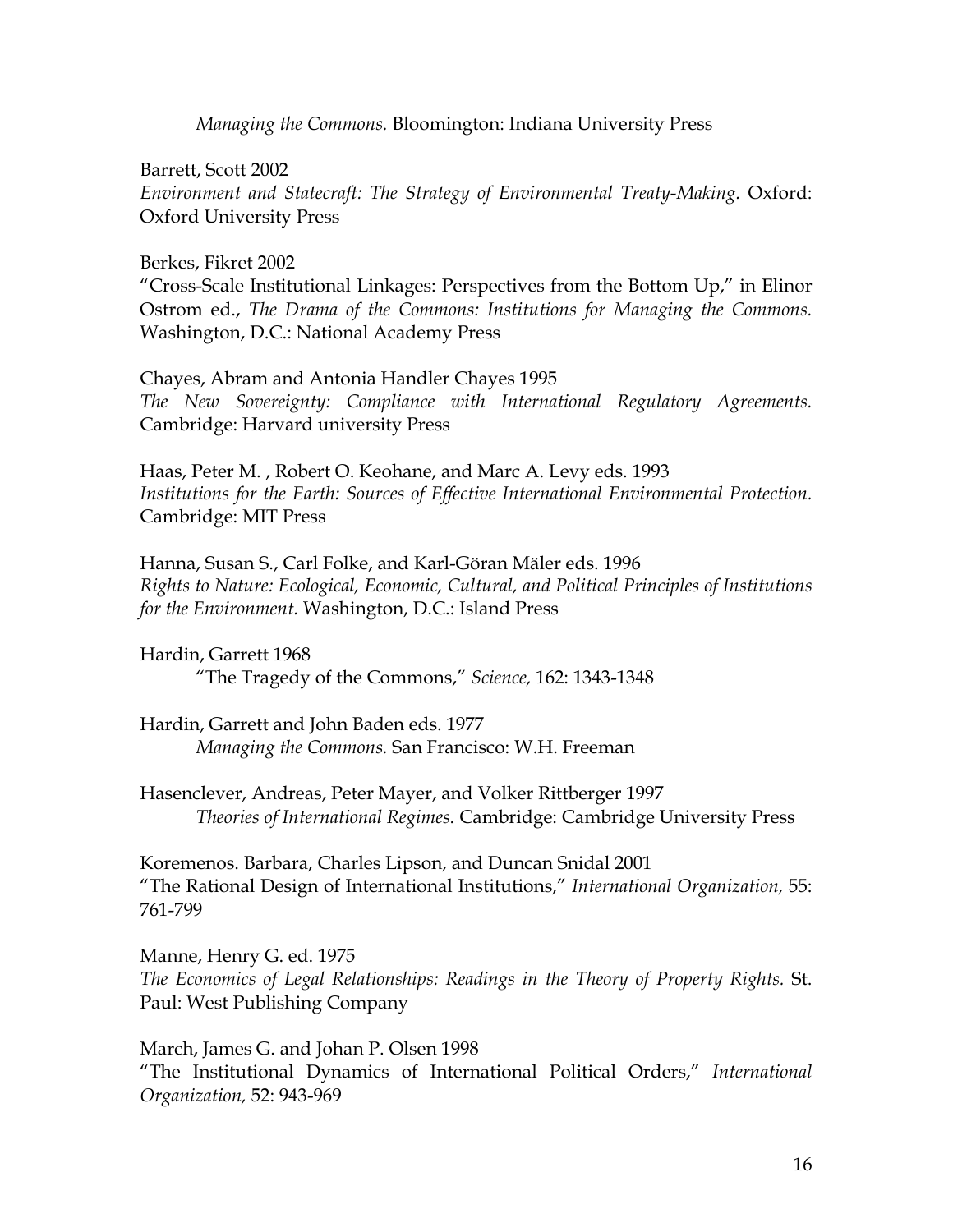McCay, Bonnie J. and James M. Acheson eds. 1987. *The Question of the Commons: The Culture and Ecology of Communal Resources.*  Tucson: University of Arizona Press

#### Mearsheimer, John J. 1994/1995

"The False Promise of Institutionalism," *International Security,* 19: 5-49

Miles, Edward L., Arild Underdal, Steinar Andresen, Jørgen Wettestad, Jon Birger Skjaerseth, and Elaine M. Carlin 2001 *Environmental Regime Effectiveness: Confronting Theory with Evidence.* Cambridge:

MIT Press

National Research Council 1999 *Sharing the Fish: Toward a National Policy on Individual Fishery Quotas.* Washington, D.C.: National Academy Press

Neumayer, Eric 2001

"How Regime Theory and Economic Theory of International Environmental Cooperation Can Learn from Each Other," *Global Environmental Politics,* 1: 122- 147

Oberthür, Sebastian and Hermann Ott 1999 *The Kyoto Protocol: International Climate Policy for the 21<sup>st</sup> Century. Berlin: Springer* Verlag

Ostrom, Elinor 1990 *Governing the Commons: The Evolution of Institutions for Collective Action.*  Cambridge: Cambridge University Press

Ostrom, Elinor, Joanna Burger, Christopher B. Field, Richard B. Norgaard, and David Policansky 1999

"Revisiting the Commons: Local Lessons, Global Challenges," *Science,* 284: 278- 282

Ostrom, Elinor, Tom Dietz, Nives Dolsak, Paul Stern, Susan Stonich, and E.U. Weber eds. 2002

*The Drama of the Commons: Institutions for Managing the Commons.* Washington, D.C.: National Academy Press

Oye, Kenneth a. ed. 1986 *Cooperation under Anarchy.* Princeton: Princeton University Press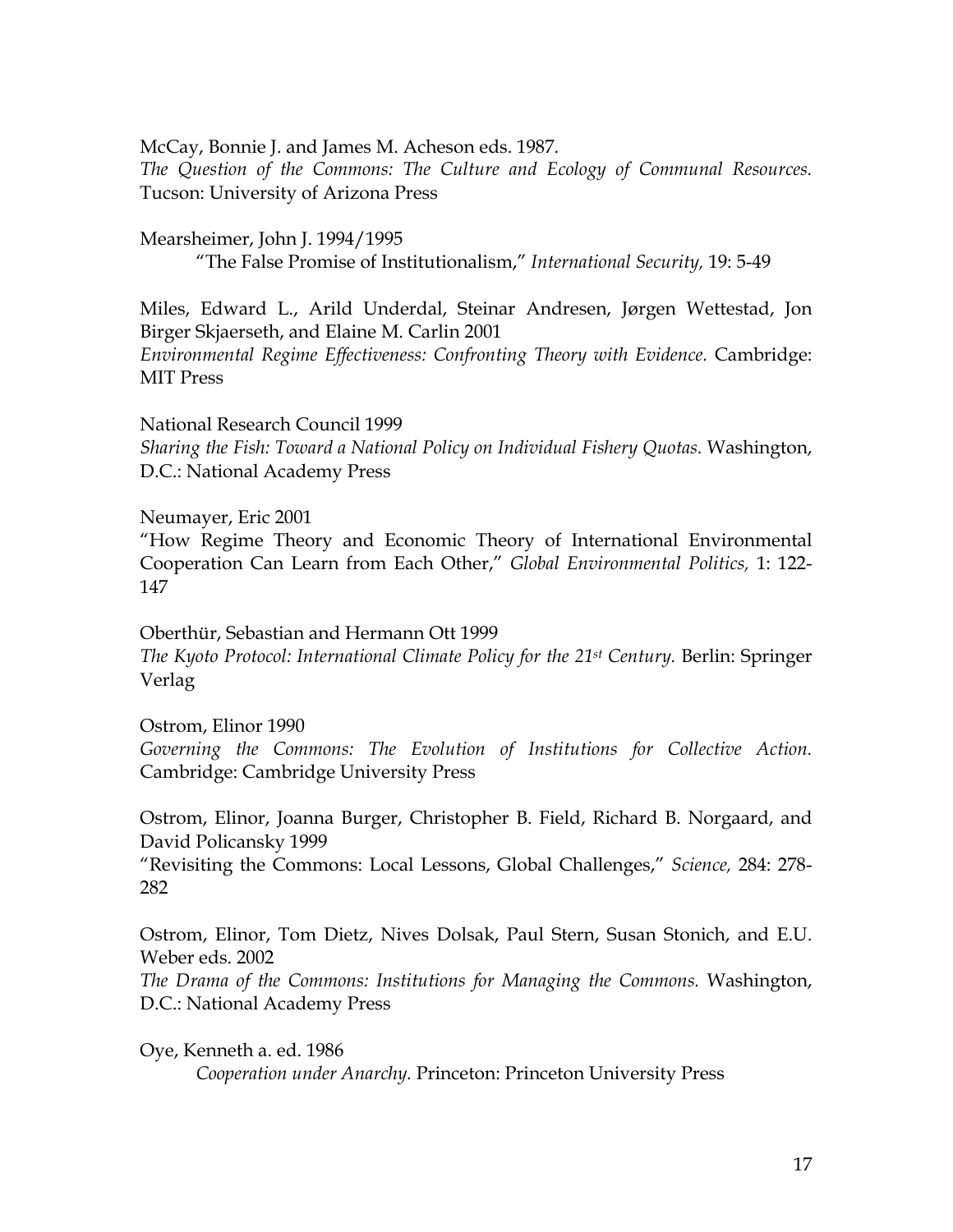Portney, Paul R. ed. 1990 *Public Policies for Environmental Protection.* Washington, D.C.: Resources for the Future

Rutherford, Malcolm 1994 *Institutions in Economics: The Old and the New Institutionalism.* Cambridge: Cambridge University Press

Sandler, Todd 1997 *Global Challenges: An Approach to Environmental, Political, and Economic Problems.*  Cambridge: Cambridge University Press

Sand, Peter H. 1999 *Transnational Environmental Law: Lessons in Global Change.* The Hague: Kluwer Law International

Sands, Philippe 1995 *Principles of International Environmental Law.* Manchester: Manchester University Press

Scott, W. Richard 1995 *Institutions and Organizations.* Thousand Oaks, CA: Sage Publications

Strange, Susan 1983

"*Cave! Hic dragones:* A Critique of Regime Analysis," in Stephen D. Krasner ed., *International Regimes.* Ithaca: Cornell University Press, 337-354

Vitousek, Peter, Harold Mooney, Jane Lubchenko, and Jerry Melillo 1997 "Human Domination of the Earth's Ecosystems," *Science,* 277: 494-499

Young, Oran R. 1994a International Governance: Protecting the Environment in a Stateless Society. Ithaca: Cornell University Press

Young, Oran R. 1994b "The Problem of Scale in Human/Environment Relations," *Journal of Theoretical Politics,* 6: 429-447

Young, Oran R. with contributions by Arun Agrawal, Leslie A. King, Peter H. Sand, Arild Underdal, and Merrilyn Wasson 1999a *Institutional Dimensions of Global Environmental Change (IDGEC) Science Plan,*  IHDP Report No. 9. Bonn: IHDP